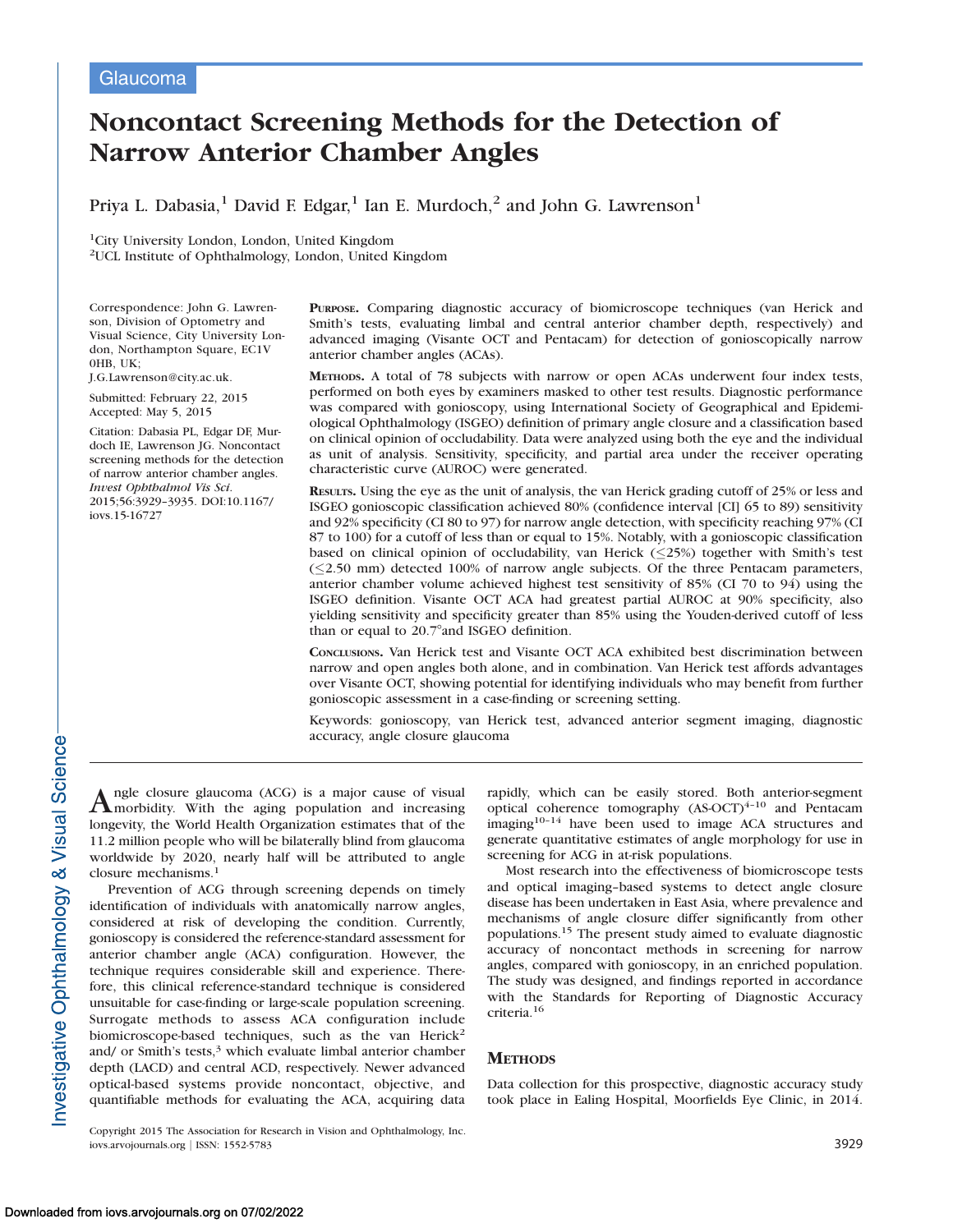The study had institutional review board approval and was conducted in accordance with the Declaration of Helsinki. Written informed consent was obtained from all subjects.

Adult subjects were recruited from glaucoma and general ophthalmology clinics. The narrow angle group comprised subjects with suspected and confirmed primary angle closure. The open angle group had no current or previous history of ocular disease, or were diagnosed with eye conditions not affecting angle configuration. Subjects receiving systemic or topical medications known to affect the anterior segment, and in particular those that may influence ACA configuration (e.g., miotics), were excluded. Other exclusion criteria included anomalies of the anterior segment that affect ACA configuration. Phakic eyes from both groups were included for analysis.

Subjects underwent assessment using gonioscopy and index tests comprising van Herick, Smith's, and imaging using the Pentacam (OCULUS Optikgeräte GmbH, Wetzlar, Germany) and Visante AS-OCT (Carl Zeiss Meditec AG, Oberkochen, Germany) (on the same day), and without use of mydriatics. All tests were performed in uniform dark-room conditions confirmed using a digital photometer (ISO-TECH ILM 350 digital light meter; Isothermal Technology Limited, Southport, UK) as 5 lux or less at the level of the subject's eye.

Each index test was performed by a single experienced examiner without previous knowledge of the subjects' ocular status and masked to other test results, including gonioscopy.

# Van Herick Test

Using methodology originally described by van Herick et al.,<sup>2</sup> the width of the corneal section was compared with the adjacent anterior chamber space, first at the temporal limbus and then at the nasal limbus for each eye, but recorded as a percentage in accordance with the modified 7-point grading scale (0%, 5%, 15%, 25%, 40%, 75%, and  $\geq$ 100%) of Foster and colleagues.<sup>17</sup>

#### Smith's Test

Redmond Smith $3$  proposed a quantitative method to estimate central ACD using the calibrated variable slit-height facility on the biomicroscope. The examiner projects a horizontal slit across the central cornea, and adjusts the slit-height until the light beam from the corneal surface and lenticular-iridal interface just appear to touch (see Smith $3$  for further details on testing procedure). Smith's report<sup>3</sup> proposed multiplying the slit height registered on the biomicroscope scale by a constant correction factor of 1.40 to determine the estimated ACD in millimeters. In our study, Smith's test results were calculated using the 1.31 correction factor suggested by Barrett et al.,18 and based on a smaller mean bias determined by Bland-Altman difference analysis when Smith's central ACD estimates were compared with the imaging systems (Visante OCT and Pentacam). Three readings were taken for each eye, resetting the slit height to 0.5 mm between measurements, and recording the mean result for analysis.

### Pentacam Imaging

The Pentacam, incorporating software version 1.19r11 (OCU-LUS Optikgeräte GmbH), was used in 25-image acquisition, and automatic release mode. The inbuilt Pentacam software generates three anterior chamber parameters: ACA, central ACD, and anterior chamber volume (ACV) (Pentacam imaging principles have been described elsewhere<sup>19</sup>). The ACA estimates were obtained along the nasal-temporal meridian using Scheimpflug horizontal image segment 16 (184 to  $4^{\circ}$ ). Scan acquisition was repeated until two scans of suitable

quality, or a maximum of four scans had been captured using manufacturer-recommended quality criteria for image acceptance.

#### Visante AS-OCT

The Visante OCT (Version 2.0.1.88; Carl Zeiss Meditec AG) was used in ''anterior segment single'' mode using wide-field scanning optics to obtain a cross-section of the nasal and temporal angles in a single,  $16 \times 6$  mm image frame between the 3 and 9 o'clock positions (see Penner<sup>20</sup> for further details). All images were analyzed using the Visante OCT inbuilt software by one experienced clinician (PLD) masked to the gonioscopy findings and index test results. Angle tool markers  $(AC\text{-angle-180}^\circ$  and  $AC\text{-angle-0}^\circ$  were positioned at the deepest points of the angle recess, adjusting the long arms of the tool at the iris tangential line and posterior corneal surface. Central ACD was measured, using the caliper tool selected from the ''chamber tool palette,'' as the distance between the corneal apex in a line perpendicular to the posterior surface of the cornea (endothelium) and anterior lens contour.

#### Gonioscopy

Every subject underwent gonioscopy on the same day as the index tests, performed by the same consultant glaucoma subspecialist ophthalmologist with extensive experience in performing the technique, and previously standardized against another consultant ophthalmologist with a weighted kappa scoring of 0.88 (SE 0.07) for Shaffer angle grading. The ophthalmologist was masked to the subjects' ocular status and results of index tests. Angle width was estimated using the Modified Shaffer system. Dynamic assessment by further compression of the corneal surface by the goniolens was also performed to differentiate appositional closure from peripheral anterior synechiae. The examiner made a ''forced'' choice as to whether the angle of each eye was ''occludable'' (a narrow angle with possibility of occlusion) or ''not occludable'' (at little risk of occlusion) based on the following criteria:

- 1. Angular approach of the peripheral iris to the recess and peripheral iris configuration (e.g., steep)
- 2. Angle structures observed with the subject's eye in the primary position (modified Shaffer grading)
- 3. ''Openability'': visibility of angle structures on indentation
- 4. Observation of other features suggestive of iridotrabecular contact (e.g., pigment patches)

#### Diagnostic Definitions

As the primary aim of this study was to evaluate screening methods for the detection of narrow angles, subjects diagnosed as primary angle closure suspect, primary angle closure (PAC), and primary angle closure glaucoma (PACG) were combined into a single category: ''narrow'' or ''occludable'' angles. Using gonioscopy as the reference standard, an eye was defined as having a narrow or occludable angle using two criteria:

- 1. International Society of Geographical and Epidemiological Ophthalmology (ISGEO) definition, defined as an ACA in which the posterior (usually pigmented) trabecular meshwork was not visible for  $270^{\circ}$  or more of the angular extent on nonindentation gonioscopy and with the eye in the primary position.<sup>11,17,21-23</sup>
- 2. Clinical opinion of the consultant subspecialist ophthalmologist as to whether the angle was ''occludable.'' This "pragmatic" criterion provides a measure of the ability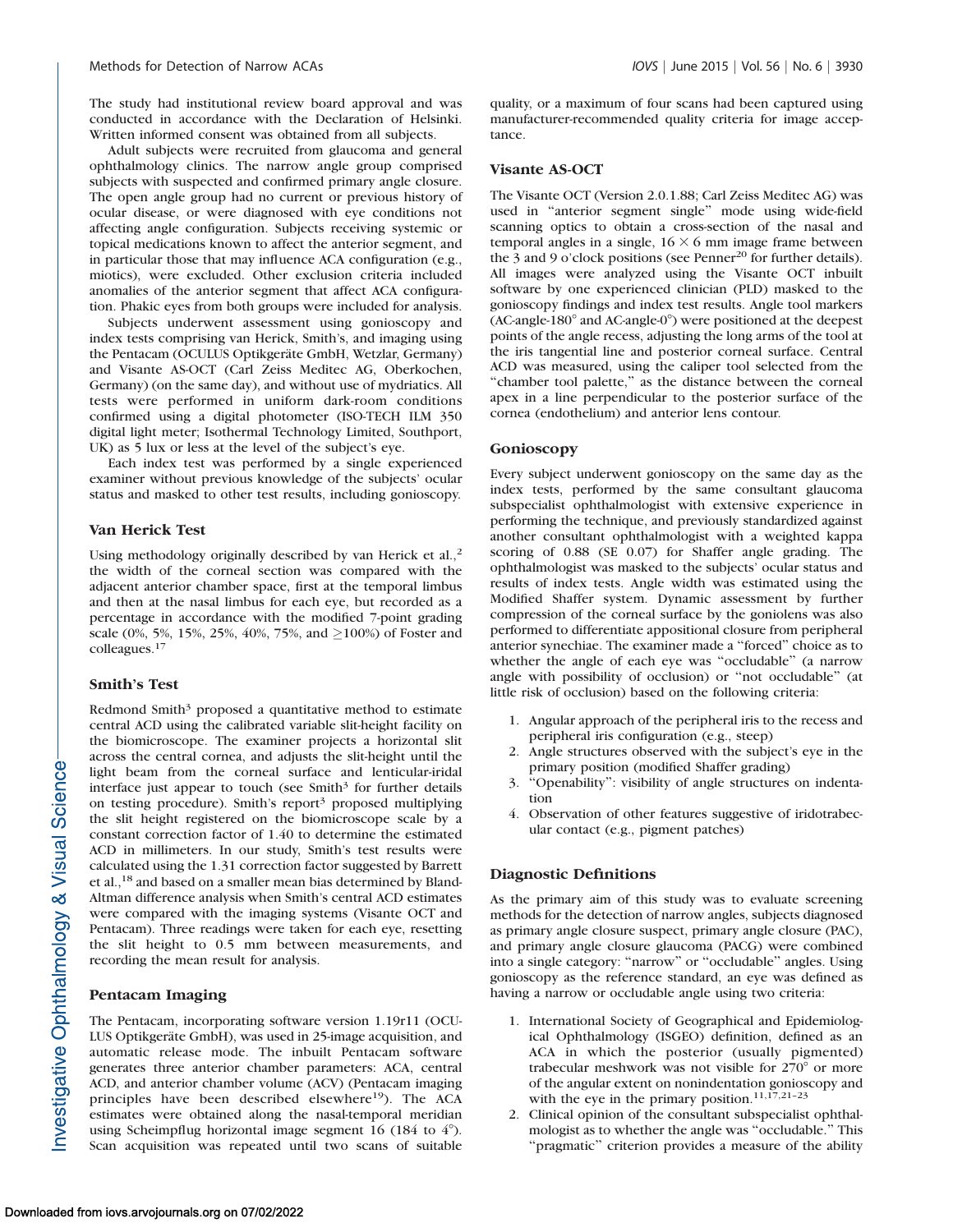of the index tests to identify individuals who would be most likely to benefit from treatment.

#### Sample Size Calculation

The sample size was based on an anticipated sensitivity of the van Herick test to detect a narrow angle (gonioscopic definition) of 0.80 (conservative estimate from a study in a population of European descent<sup>24</sup>) with a minimum acceptable precision of  $\pm 0.25$  with 0.95 probability. This would require 40 cases with narrow angles.<sup>25</sup>

#### Statistical Analysis

Statistical analysis was performed using SPSS 21.0 software (http://www-01.ibm.com/software/analytics/spss/products/ statistics/downloads.html), Medcalc 14.8.1 (www.medcalc. org), and STATA 13.0 (Stata Corp., College Station, TX; www. stata.com). Mean/median values for demographic characteristics and quantitative angle measurements were compared between gonioscopically narrow and open angle groups using parametric or non-parametric statistical tests as appropriate. For all tests  $P < 0.05$  was considered statistically significant.

The diagnostic effectiveness of the index tests was evaluated using two approaches:

- Primary analysis: using the eye as the unit of analysis and comparing the gonioscopy reference standard and index test results for the right eye. Left eye data were included for analysis only if the right eye was not eligible for inclusion in the study.
- Secondary analysis: using the individual as the unit of analysis and comparing the narrowest index test measurement of the two eyes with the narrowest gonioscopic classification recorded for each subject. These data are more generalizable to case-finding/screening for narrow/ occludable angles.

For index tests without a clinical consensus on the threshold to define a narrow angle, the optimal threshold was determined from the receiver operator characteristic (ROC) curve using the Youden index (J). The Youden index represents the point on the curve that maximizes J in the formula,  $J = max$  (sensitivity[c] + specificity[c] - 1), where c ranges over all possible criterion values.<sup>26</sup> The ability to discriminate between narrow- and open-angle subjects for continuous data was described using partial area under the ROC (AUROC) curve estimates (normalized by dividing by the false-positive rate<sup>27</sup>), together with 95% confidence intervals (CIs). The diagnostic effectiveness of combining index test results was evaluated using  $2 \times 2$  tables to calculate sensitivity and specificity based on failure of one or both index tests being suggestive of a narrow ACA.

# **RESULTS**

A total of 78 subjects, with both narrow and open ACAs (34 male and 44 female), attended one of two screening days. Demographic and summary data for open and narrow angle groups are summarized in Table 1, with a subject being classified as having gonioscopically narrow angles if either eye satisfied the criteria. Subjects were aged between 30 and 83 years with median age of 66 years (interquartile range [IQR] 53 to 79). Self-reported ethnicities were 56% white and 35% South Asian. Subjects classified with narrow angles were statistically significantly older ( $P = 0.008$ , ISGEO classification;  $P = 0.046$ , classification based on clinical opinion of occludability), and had higher IOPs ( $P = 0.038$ , ISGEO classification;  $P = 0.009$ ,

classification based on clinical opinion) than those in the open angle group. By defining a narrow angle as  $\geq$ 270° nonvisibility of the posterior trabecular meshwork (ISGEO classification), 46% ( $n=36$ ) and 54% ( $n=42$ ) of subjects were diagnosed with open and narrow ACAs, respectively. The percentage with narrow angles fell to 21.8% ( $n = 17$ ) if the clinical opinion of occludability was used as the cutoff criterion.

In our cohort, the biomicroscope-based tests (van Herick and Smith's) and reference comparison gonioscopic examination captured data of suitable quality for analysis in 100% of eyes ( $n = 145$ ). Following repeat acquisition in accordance with the study protocol, the imaging-based systems (Visante OCT and Pentacam) acquired adequate-quality data for the measurement of ACA and ACD in 88% to 97%, and 96% to 100% of eyes, respectively, with Pentacam nasal ACA being the parameter with the greatest proportion of data excluded from analysis (12% for left eye data). No bias was observed between narrow and open angle groups for data excluded on the basis of poor quality.

For the primary analysis, the diagnostic performance of each index test was evaluated against two gonioscopy reference standards (ISGEO classification and clinician's judgment of occludability) and using the eye as the unit of analysis. The analysis was repeated using the individual as the unit of analysis, yielding similar results (data not shown).

# Diagnostic Effectiveness of Biomicroscope-Based Index Tests

Using the traditional van Herick cutoff criterion of grade 2 (modified LACD  $\leq$ 25%) and by defining a narrow angle using the ISGEO gonioscopy classification, the van Herick test achieved 79.5% (CI 64.5–89.2) sensitivity and 92.3% (CI 79.7–97.3) specificity. Figure 1 provides a graphical representation of test sensitivities and specificities using various cutoffs for best-performing biomicroscope and imaging tests (tabulated results are provided in Table 2). In comparison, a similarly high test sensitivity and specificity exceeding 80% was obtained at the  $\leq$ 15% LACD cutoff when using the gonioscopic classification of an occludable angle based on clinical opinion. The Youden index-derived optimal cutoff for Smith's central ACD was 2.6 mm or less, based on the ISGEO classification of the angle, yielding lower test sensitivity and specificity of 71.8% (CI 56.2–83.5) when compared with LACD observations (Youden cutoff  $\leq$ 25%). Subanalysis of the diagnostic effectiveness of nasal and temporal LACD revealed no statistically significant differences for sensitivity or specificity ( $P = 1.0$ ) McNemar test) using the  $\leq$ 25% cutoff and ISGEO gonioscopic definition of a narrow angle.

# Diagnostic Effectiveness of Imaging-Based Index Tests

Youden index-derived cutoffs for ACA were  $20.7^\circ$  and  $30.7^\circ$ using Visante OCT (Fig. 1) and Pentacam imaging, respectively, based on the ISGEO gonioscopy classification. Using these criteria, Visante OCT ACA showed better sensitivity and specificity (exceeding 85%) than Pentacam-derived estimates (Table 2). Central ACD measurements generated by both devices showed similar sensitivities (71.8%, Visante OCT and 74.4%, Pentacam) compared with Smith's test  $(\leq2.60$  mm), but higher specificities (84.6%, Visante OCT and 76.3%, Pentacam) at the  $\leq$ 2.50 mm Youden cutoff. Of the three Pentacam anterior chamber parameters, ACV (Youden cutoff  $\leq$ 124 mm<sup>3</sup>) achieved the highest test sensitivity of 84.6% (CI 69.5–94.1) using the ISGEO definition of a narrow angle. Further analysis of Visante OCT ACA data found similar effectiveness of temporal and nasal measurements to detect narrow angles,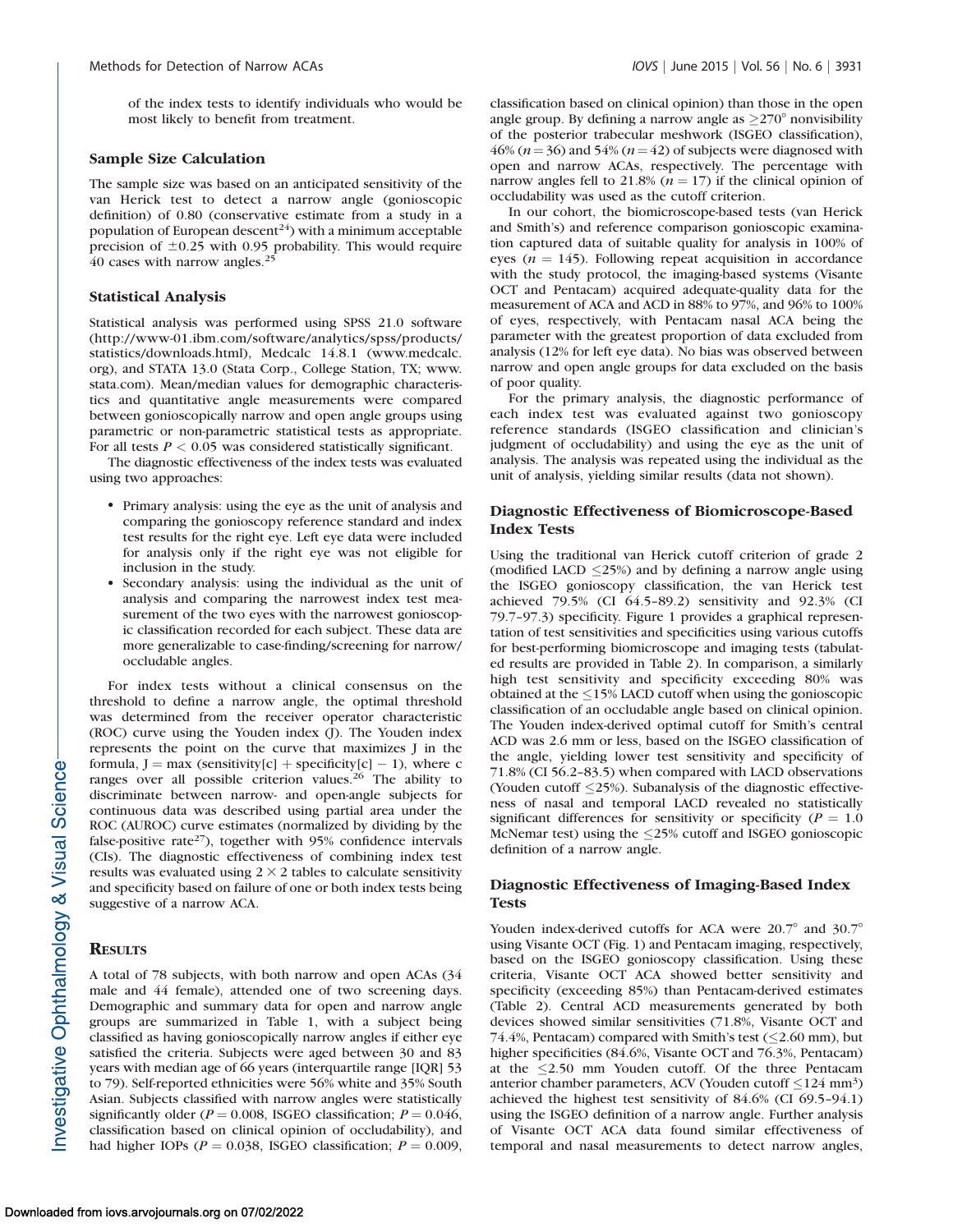|  | TABLE 1. Demographic and Clinical Data for Narrow and Open Angle Subject Groups Using Two Different Classifications of a Narrow ACA by |  |  |  |  |
|--|----------------------------------------------------------------------------------------------------------------------------------------|--|--|--|--|
|  | Gonioscopy (a Subject Was Classified as Having Gonioscopically Narrow Angles if One or Both Eyes Satisfied the Diagnostic Criteria)    |  |  |  |  |

|                     |                     | <b>Classification of Narrow ACA by Gonioscopy</b> |                             |                          |                                          |                      |                |  |  |
|---------------------|---------------------|---------------------------------------------------|-----------------------------|--------------------------|------------------------------------------|----------------------|----------------|--|--|
|                     |                     |                                                   | <b>ISGEO Classification</b> |                          | <b>Clinical Opinion of Occludability</b> |                      |                |  |  |
|                     | <b>All Subjects</b> | <b>Open Angles</b>                                | <b>Narrow Angles</b>        | $\boldsymbol{P}$         | <b>Open Angles</b>                       | <b>Narrow Angles</b> | P              |  |  |
| $n \ (\%)$          | 78 (100)            | 36(46.2)                                          | (42(53.8))                  | $\overline{\phantom{0}}$ | 61(78.2)                                 | 17(21.8)             |                |  |  |
| Median age, y (IQR) | $66(53-79)$         | $63(49-77)$                                       | $68(58-78)$                 | $0.008*$                 | $65(52-78)$                              | $70(59-81)$          | $0.046*$       |  |  |
| IOP, mm Hg          | $13.9 \pm 3.22$     | $13.1 \pm 3.2$                                    | $14.6 \pm 3.1$              | $0.038\dagger$           | $13.4 \pm 3.3$                           | $15.7 \pm 2.4$       | $0.009\dagger$ |  |  |
| Best vision sphere  | $+0.76 \pm 2.4$     | $-0.22 \pm 2.41$                                  | $+1.60 \pm 2.15$            | $0.001\dagger$           | $+0.48 \pm 2.40$                         | $+1.76 \pm 2.38$     | $0.055\dagger$ |  |  |

Comparisons between narrow and open ACA groups produced statistically significant differences ( $P < 0.05$ ).

\* Mann-Whitney  $U$  test.<br>† Independent-sample  $t$ -test.

with no statistically significant difference observed for either sensitivity or specificity ( $P = 1.0$  McNemar test). Interestingly, Pentacam imaging showed a marked difference in diagnostic performance between temporal and nasal angle positions, with higher mean ACA measured at the temporal limbus compared with the nasal position. Bland-Altman mean difference analysis revealed mean bias of  $2.37^{\circ}$  (CI -7.18 to 11.93).

Given the low prevalence of narrow angles in Western populations, a test specificity of 90% or greater is essential to screen for the condition. Table 2 details partial AUROC estimates at 90% and 95% specificity together with their 95% CIs. At 90% specificity and using the ISGEO definition of a narrow angle, the Visante ACA (0.63, CI 0.48–0.84) and van Herick test (0.49, CI 0.20–0.82) generated the greatest partial AUROCs. No significant difference was observed between the two parameters for partial AUROC curve estimates for ranges starting at 90% or 95% specificities using either gonioscopy classification ( $P > 0.14$ ).

#### Combining Test Results

Using the ISGEO gonioscopy classification system and based on failure of both the van Herick test  $(\leq$ 25%) AND Smith's test  $(\leq 2.60$  mm) being suggestive of a narrow angle, test specificity of 95% could be achieved but this was offset by a reduction in sensitivity below 60%. Conversely, detection of a narrow angle based on failure of EITHER test using the same criteria improves sensitivity above 90%, but reduces test specificity to just below 70%. Combining the two biomicroscope-based tests is logical because the tests may be performed in rapid succession. However, based on failure of both best-performing index tests and using the ISGEO gonioscopy classification, the van Herick ( $\leq$ 25%) and Visante OCT ACA ( $\leq$ 20.7°) elicit 97% specificity, while still retaining a sensitivity of 74%. Notably, by using a gonioscopic classification based on clinical opinion of occludability, 100% of narrow angle subjects were detected using the van Herick technique  $(\leq$ 25%) together with Smith's test  $(\leq 2.50$ mm).

#### **DISCUSSION**

Although gonioscopy is considered to be the reference standard for the determination of ACA configuration, the technique is unsuitable for large-scale screening or case finding of individuals at risk of ACG. This study evaluated the diagnostic accuracy of alternative noninvasive methods to detect occludable angles. In our population, both biomicroscope-based tests (van Herick and Smith's) showed good diagnostic performance for the detection of gonioscopically narrow ACAs, comparable with modern anterior segment imaging systems (Pentacam and Visante OCT). Furthermore,

these biomicroscopic techniques were quick to perform, were well accepted by patients, and could be readily incorporated into a standard ophthalmic examination.

Van Herick et al.<sup>2</sup> indicated that an LACD of grade 2 or less (equating to  $\leq$ 25% of the corneal thickness) may suggest a narrow ACA and these cases should be investigated further by gonioscopy. Using the eye as the unit of analysis, the current study confirmed that this cutoff provided the optimal balance between sensitivity and specificity for detection of a narrow angle, as defined by the ISGEO classification. Several studies have reported on the performance of the van Herick test for detection of gonioscopically occludable angles. $4,6,17,23,28,29$ Some have described its superior performance over other noninvasive screening tests, such as ultrasound pachymetry, optical pachymetry, or the scanning peripheral anterior chamber depth analyzer.23,29 Conversely, others questioned



FIGURE 1. Sensitivity-specificity plots for best-performing biomicroscope and imaging tests, the van Herick technique and Visante OCT ACA, using the ISGEO gonioscopy classification and based on the eye as the unit of analysis.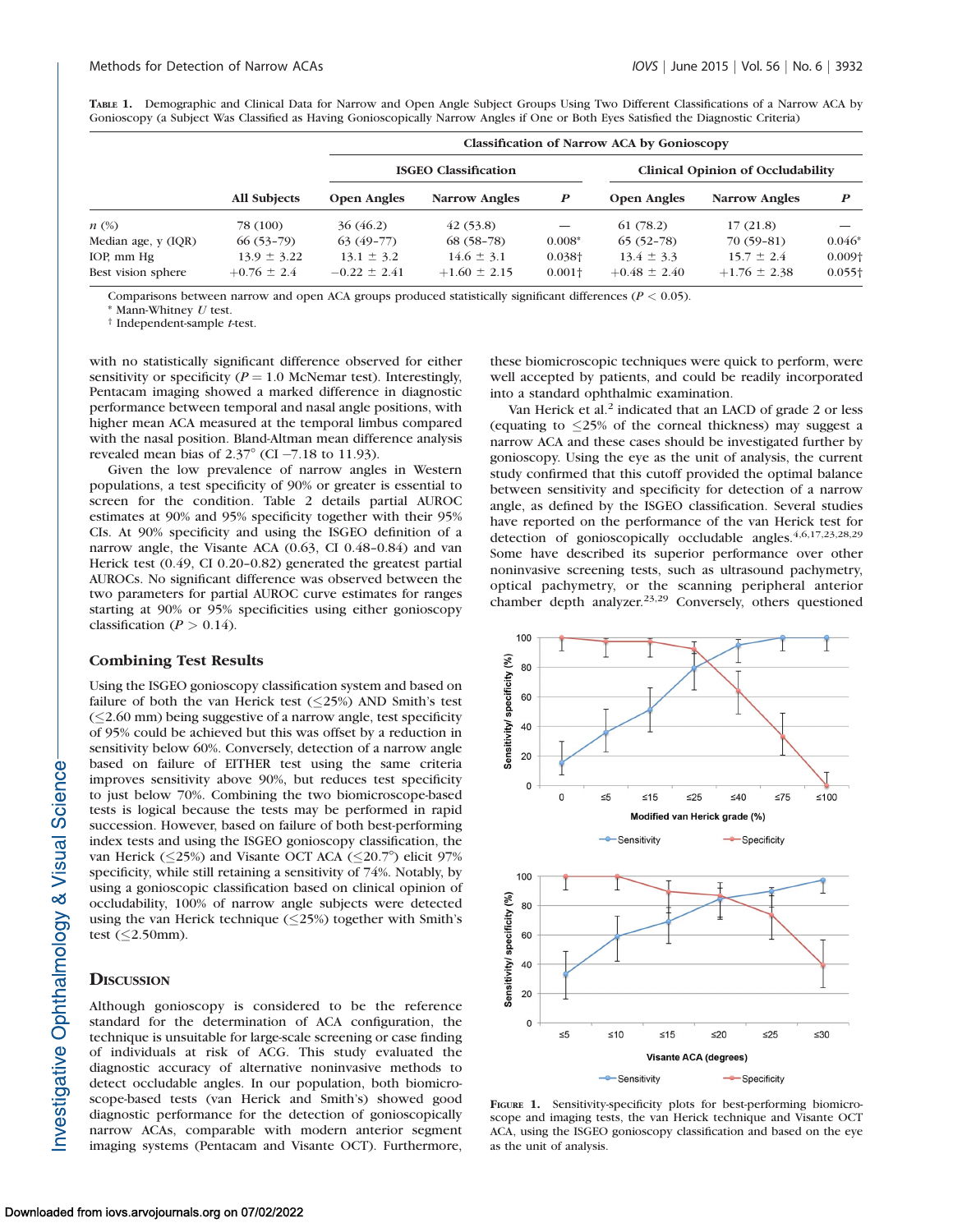TABLE 2. Sensitivity, Specificity, and Partial AUROC Curve Data for Each Index Test Parameter Using the Two Gonioscopic Classifications for a Narrow Angle and Based on the Eye as the Unit of Analysis

| <b>Index Test</b> | Index<br><b>Test Cutoff</b> | Reference<br><b>Standard Cutoff</b> | Sensitivity,<br>$\%$ (CI) | Specificity,<br>$%$ (CI) | Partial<br><b>AUROC</b><br>From $90\%$<br>Specificity (CI) | Partial<br><b>AUROC</b><br>From $95%$<br>Specificity (CI) |
|-------------------|-----------------------------|-------------------------------------|---------------------------|--------------------------|------------------------------------------------------------|-----------------------------------------------------------|
| van Herick        | $<$ 25%                     | <b>ISGEO</b>                        | 79.5 (64.5-89.2)          | 92.3 (79.7-97.3)         | $0.49(0.20-0.82)$                                          | $0.33(0.09-0.80)$                                         |
|                   |                             | Clinical opinion                    | 94.1 (73.0-99.0)          | $70.5(58.1 - 80.4)$      | $0.30(0.08-0.70)$                                          | $0.20(0.0-0.54)$                                          |
| Smith's           | $ACD < 2.60$ mm             | <b>ISGEO</b>                        | 71.8 (56.2-83.5)          | $71.8(56.2 - 83.5)$      | $0.29(0.14-0.53)$                                          | $0.24(0.09-0.47)$                                         |
|                   | $ACD \leq 2.50$ mm          | Clinical opinion                    | 76.5 (52.7-90.4)          | $70.5(58.1 - 80.4)$      | $0.19(0.02-0.51)$                                          | $0.06(0.0-0.40)$                                          |
| Visante OCT       | $ACA \leq 20.7^{\circ}$     | <b>ISGEO</b>                        | 87.2 (72.6-95.7)          | 86.8 (71.9-95.6)         | $0.63(0.48-0.84)$                                          | $0.62(0.46-0.80)$                                         |
|                   | $ACA \leq 18.6^{\circ}$     | Clinical opinion                    | $100(80.5-100.0)$         | $66.7(53.3-78.3)$        | $0.31(0.07-0.67)$                                          | $0.16(0.0-0.59)$                                          |
|                   | $ACD < 2.50$ mm             | <b>ISGEO</b>                        | $71.8(55.1 - 85.0)$       | 84.6 (69.5–94.1)         | $0.40(0.20-0.69)$                                          | $0.30(0.13 - 0.65)$                                       |
|                   | $ACD \leq 2.38$ mm          | Clinical opinion                    | 82.3 (56.6–96.2)          | 83.6 (71.9-91.8)         | $0.38(0.13 - 0.70)$                                        | $0.24(0.0-0.63)$                                          |
| Pentacam          | $ACA \leq 30.7^\circ$       | <b>ISGEO</b>                        | $71.8(55.1-85.0)$         | 78.4 (61.8-90.2)         | $0.37(0.16-0.61)$                                          | $0.25(0.10-0.58)$                                         |
|                   | $ACA \leq 30.2^{\circ}$     | Clinical opinion                    | 82.4 (56.6–96.2)          | $62.7(49.1 - 75.0)$      | $0.36(0.14-0.62)$                                          | $0.31(0.1-0.58)$                                          |
|                   | $ACD < 2.50$ mm             | <b>ISGEO</b>                        | 74.4 (57.9-87.0)          | 76.3 (59.8–88.6)         | $0.40(0.19-0.67)$                                          | $0.29(0.14-0.61)$                                         |
|                   | $ACD \leq 2.40$ mm          | Clinical opinion                    | 82.3 (56.6–96.2)          | 76.7 (64.0–86.6)         | $0.39(0.15-0.67)$                                          | $0.27(0.0-0.62)$                                          |
|                   | $ACV < 124$ mm <sup>3</sup> | <b>ISGEO</b>                        | 84.6 (69.5-94.1)          | 78.9 (62.7-90.4)         | $0.39(0.24 - 0.62)$                                        | $0.36(0.22 - 0.55)$                                       |
|                   | $ACV < 124$ mm <sup>3</sup> | Clinical opinion                    | 94.1 (71.3-99.9)          | 58.3 (44.9-70.9)         | $0.27(0.08-0.51)$                                          | $0.19(0.0-0.47)$                                          |

the technique's utility in screening for angle closure. For example, Congdon et al.<sup>30</sup> analyzed data from more than 500 subjects and concluded that the van Herick test performed less well than ultrasound biomicroscopy. Similarly, Thomas et al.<sup>31</sup> cited both low sensitivity (61.9%) and low specificity as the reasons for the inadequacy of van Herick for use in screening for occludable angles, despite the specificity almost reaching 90%.

Figure 2 compares the current study results to sensitivity and specificity estimates from the literature for detection of narrow ACAs using the traditional van Herick threshold of grade 2 or less  $(\leq$  25%). These data should be interpreted with knowledge of variations in design, population demographics, and sample size between studies. Population-based crosssectional studies in East Asia found higher sensitivities but lower specificities than the present study.17,23 The report of Foster et al.<sup>17</sup> described the use of a modified LACD grading scheme that expanded the standard van Herick grading scheme to a seven-point percentage grading scale, including subdividing grade 1 into 5% and 15% subcategories. These additional subdivisions led to improved test specificity when compared with the  $\leq$ 25% cutoff criterion. Interestingly, mean specificities for the present study exceeded 90% for each of the LACD thresholds  $\leq$ 25%,  $\leq$ 15%, and  $\leq$ 5%.

Another practical consideration of the van Herick test is whether the technique should be performed at the nasal and/ or temporal limbus. Alsbirk, $3^2$  evaluating the effectiveness of the van Herick test, observed marked asymmetry in grades between the temporal and nasal aspects, with shallower LACDs temporally. This trend was common to both the Inuit and Danish populations evaluated, although not confirmed by gonioscopy. Foster et al.<sup>17</sup> suggested that this asymmetry in temporal and nasal grades reported by Alsbirk $32$  may be a reflection of variation in the position of the limbus. We observed similar van Herick grades and diagnostic performances for the detection of gonioscopically narrow angles between nasal and temporal positions, suggesting that recording of either the temporal or nasal LACD would be sufficient for casefinding in at-risk individuals.

Only one report has evaluated the diagnostic performance of Smith's test.<sup>33</sup> Although these authors observed a good correlation between Smith's method and gonioscopy (Spearman  $rho = 0.938$ , this does not necessarily imply good agreement between the two techniques. Our findings revealed a lower partial AUROC for Smith's test compared with the van Herick test. Although Smith's test does not provide a diagnostic advantage over the van Herick test, there is a case for performing Smith's test when van Herick is not possible, for example in the presence of a pronounced arcus senilis. Moreover, the van Herick technique and Smith's test may be performed in rapid succession using the biomicroscope. In the present study, 100% of narrow angle subjects defined by a gonioscopic classification based on a clinical opinion of occludability were detected based on failure of one or both tests.

In the current study, ACA was the best-performing parameter for the detection of narrow angles using the Visante OCT (based on the ISGEO classification). Wirbelauer et al.<sup>4</sup> similarly reported a high sensitivity and specificity (86% and 95%, respectively) for ACA measured with the Visante AS-OCT to detect occludable angles in a German clinic-based population. Interestingly, studies conducted in East Asia based on qualitative assessment of AS-OCT images for contact between the peripheral iris and any part of the angle wall anterior to the scleral spur, found equivalently high sensitivities, 5,34-37 but reported specificities as low as  $51\%$ <sup>35</sup> 55%,<sup>5</sup> and 58%.<sup>36</sup> It is unclear whether these low specificities reflect differences in definitions of narrow quadrants using AS-OCT and gonioscopy, or if angle closure is being missed by gonioscopy in these populations.



FIGURE 2. Sensitivity and specificity estimates with associated 95% CIs for detection of narrow ACAs using the van Herick cutoff point of less than or equal to grade  $2 \leq 25\%$ ).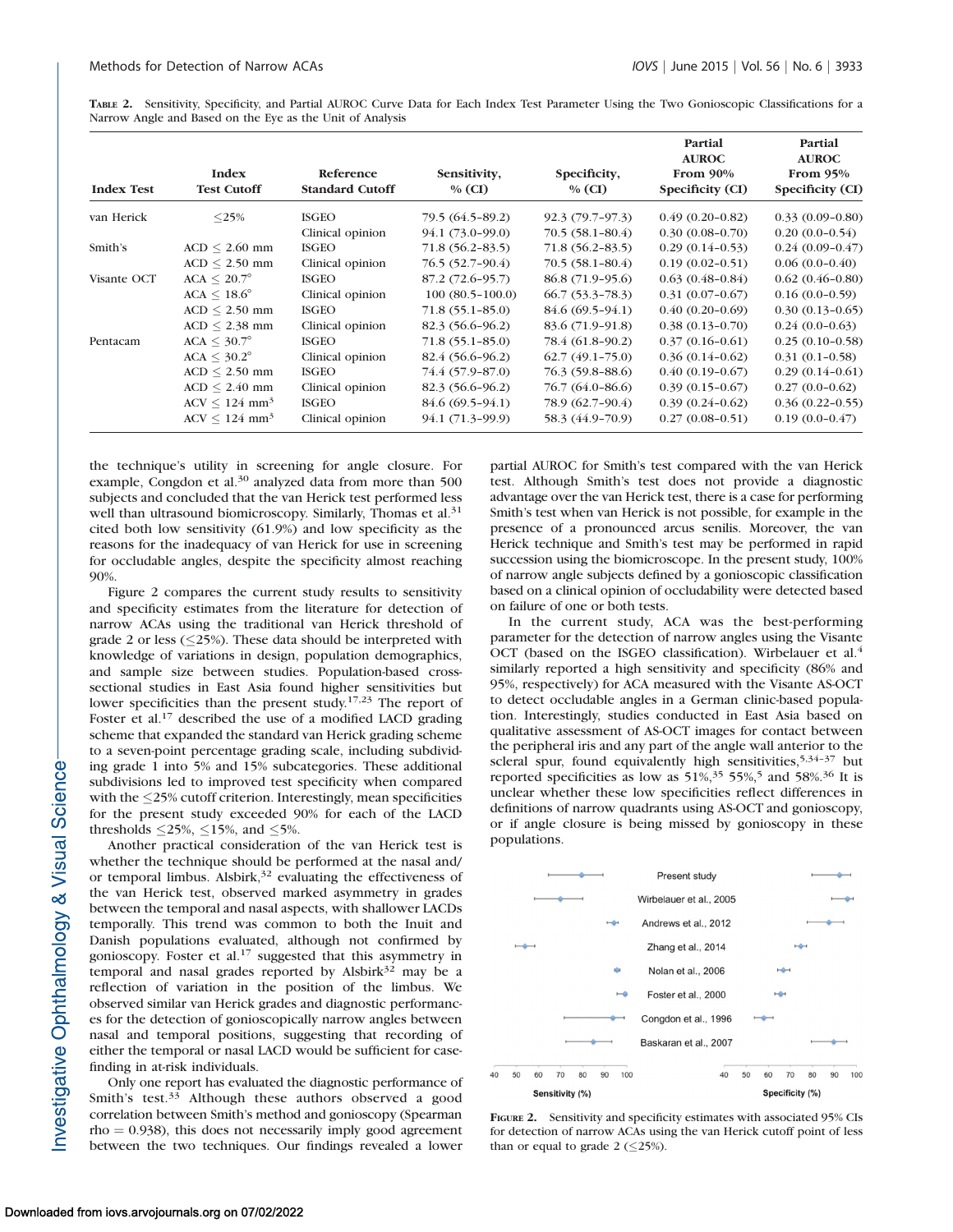Pentacam imaging systems aim to overcome subjectivity associated with acquiring biometric ACA data by using fully automated analysis. In our population, Pentacam parameters showed only moderate ability to distinguish between open and narrow angles. Using the ISGEO gonioscopic definition of a narrow angle, ACA and ACD Youden cutoffs yielded sensitivity and specificity estimates between 70% and 80%. These findings contrast with previous reports of Pentacam ACD being an effective indicator for the detection of gonioscopically narrow angles.10,11,38

In the context of screening for a low prevalence disease such as ACG, there is an argument to combine high test specificity, ideally above 90%, with an acceptably high sensitivity so as to achieve a reasonable predictive value. Partial AUROC at 90% specificity identified the van Herick and Visante OCT ACA as the best-performing index test criteria for detection of narrow angles defined by the ISGEO classification. However, analysis of OCT images relies on examiner experience to identify features of the ACA correctly and to appropriately position the angle measurement tool. In the current study, intraobserver repeatability of ACA estimates for observations of the initial scan revealed wide 95% CIs. Overall, the van Herick test shows great potential for use in general screening and case finding of individuals at risk of ACG. The test affords further advantage by using the biomicroscope, a standard item of equipment in ophthalmic clinics, and the van Herick test does not require any auxiliary attachments. In comparison, practitioners are less likely to invest in advanced imaging systems dedicated solely to anterior segment imaging, given the significant costs, the space taken up by the equipment, and additional training requirements to acquire and interpret images correctly.

The prevalence of narrow angles in our population was 21.8% based on the ophthalmologist's clinical opinion of occludability, compared with 53.8% using the ISGEO classification. Therefore, 25 subjects with gonioscopically narrow angles defined by ISGEO would not be eligible for prophylactic treatment, based on the ophthalmologist's clinical opinion of occludability, but periodic review for repeat goniolens assessment would observe for possible conversion to PAC/ PACG. Risks and benefits of performing prophylactic laser iridotomy on all individuals observed with gonioscopically narrow angles still need to be assessed definitively. Peripheral laser iridotomy is considered a relatively safe procedure but carries a small risk of complications, such as inflammation.

The potential for partial verification bias was addressed in this study by performing the same reference standard gonioscopic assessment on every subject. All index tests and the reference standard examination were performed on the same day, thereby addressing any risk of disease progression bias. Index-test examiners were masked to findings of other ocular examinations, including gonioscopic observations. Furthermore, index test data were interpreted independently without knowledge of the reference standard diagnosis or other test performances and vice versa. However, the study may be subject to spectrum bias, as subjects were not sampled using a population-based approach, but recruited from glaucoma and general ophthalmology clinics to form a cohort with open and narrow ACAs. Demographic data revealed a high proportion of subjects of South Asian origin, which does not represent the United Kingdom as a whole. Furthermore, it was not possible to recruit large numbers, resulting in wide CIs around diagnostic estimates of sensitivity, specificity, and partial AUROC curve. Current findings may not be generalizable to the UK general population, and would translate less well to East Asian populations in which prevalences and mechanisms of ACG differ. The examiners' knowledge of the higher prevalence of gonioscopically narrow angles in this

enriched cohort compared with the general population may have biased observations toward more occludable angles. Further overestimation of diagnostic accuracy may have resulted from the use of present study data to derive the optimal cutoff value (using the Youden index) for tests in which there was no clinical consensus. However, the magnitude of the bias in sensitivity and specificity using datadriven selection of optimal cutoff values based on modeling has been estimated to be in the region of 5% in studies with a sample size of 40, with bias reducing with increasing sample size.<sup>39</sup> It is also possible that exclusion of angle images captured in the vertical meridian using the Pentacam and Visante OCT may have influenced diagnostic results, in view of the higher prevalence of gonioscopically narrow quadrants observed superiorly both in this study, and previously.8,40 Furthermore, Visante OCT and Pentacam ACA estimates were based on observations of a single cross-section between temporal and nasal angle positions. As variations in angle morphology can be observed within a sector, it is not known whether test performance for detecting narrow angles would have differed using data from multiple meridional cross sections.

In summary, this study provides data on the effectiveness of various noncontact methods to detect at-risk individuals, which may be used to develop case-finding or screening strategies to prevent ACG. Overall, the van Herick test and Visante OCT ACA showed best performance for detection of narrow angles both alone, and in combination. The van Herick test affords a number of advantages over Visante OCT imaging, but with continuing advances in OCT imaging, supported by advanced analytical tools, it is anticipated that this technology will play a more significant role over time.

# Acknowledgments

The authors thank the United Kingdom College of Optometrists who provided a PhD studentship to Priya Dabasia to conduct this work. We are also most grateful to the clinicians who helped with data collection over the two screening days: Sonal Rughani, Bruno Fidalgo, Rinal Patel, Pooja Bij, Shima Shah, and Pak Sang Lee.

Disclosure: P.L. Dabasia, None; D.F. Edgar, None; I.E. Murdoch, None; J.G. Lawrenson, None

#### References

- 1. World Health Organization. Vision 2020 the right to sight, global initiative for the elimination of avoidable blindness; Action plan 2006-2011. Available at: http://www.who.int/ blindness/Vision2020\_report.pdf. Accessed December 13, 2014.
- 2. Van Herick W, Shaffer RN, Schwartz A. Estimation of width of angle of anterior chamber. Incidence and significance of the narrow angle. Am J Ophthalmol. 1969;68:626-629.
- 3. Smith RJ. A new method of estimating the depth of the anterior chamber. Br J Ophthalmol. 1979;63:215–220.
- 4. Wirbelauer C, Karandish A, Haberle H, Pham DT. Noncontact goniometry with optical coherence tomography. Arch Ophthalmol. 2005;123:179–185.
- 5. Nolan WP, See JL, Chew PT, et al. Detection of primary angle closure using anterior segment optical coherence tomography in Asian eyes. Ophthalmology. 2007;114:33–39.
- 6. Park SB, Sung KR, Kang SY, Jo JW, Lee KS, Kook MS. Assessment of narrow angles by gonioscopy, Van Herick method and anterior segment optical coherence tomography. Jpn J Ophthalmol. 2011;55:343–350.
- 7. Pekmezci M, Porco TC, Lin SC. Anterior segment optical coherence tomography as a screening tool for the assessment